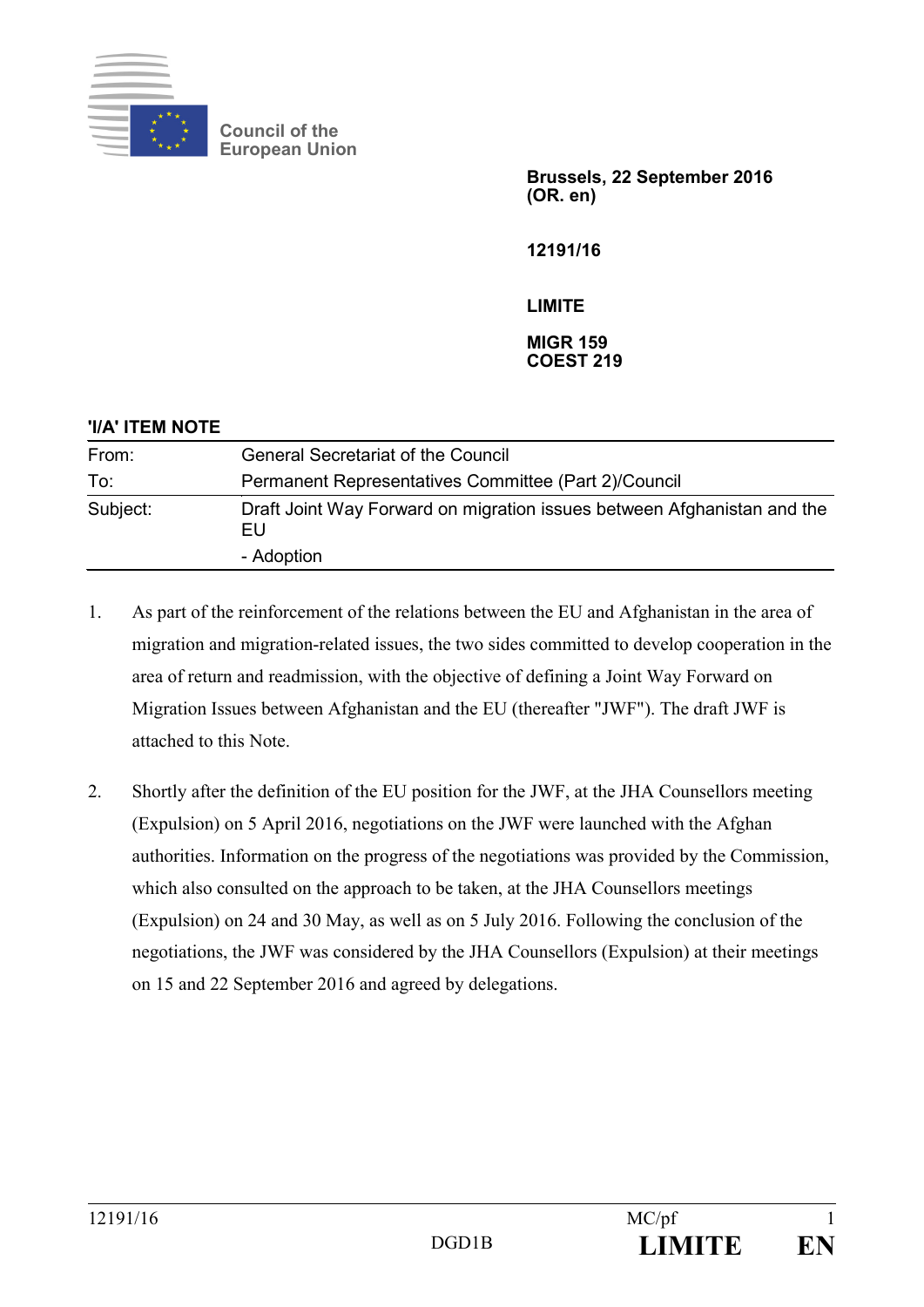3. The Permanent Representatives Committee and the Council are invited to confirm the agreement reached and to endorse the attached draft JWF, with a view to enabling its signature on the EU side, in the run-up to the Afghanistan Brussels Conference, to be held on 4-5 October 2016.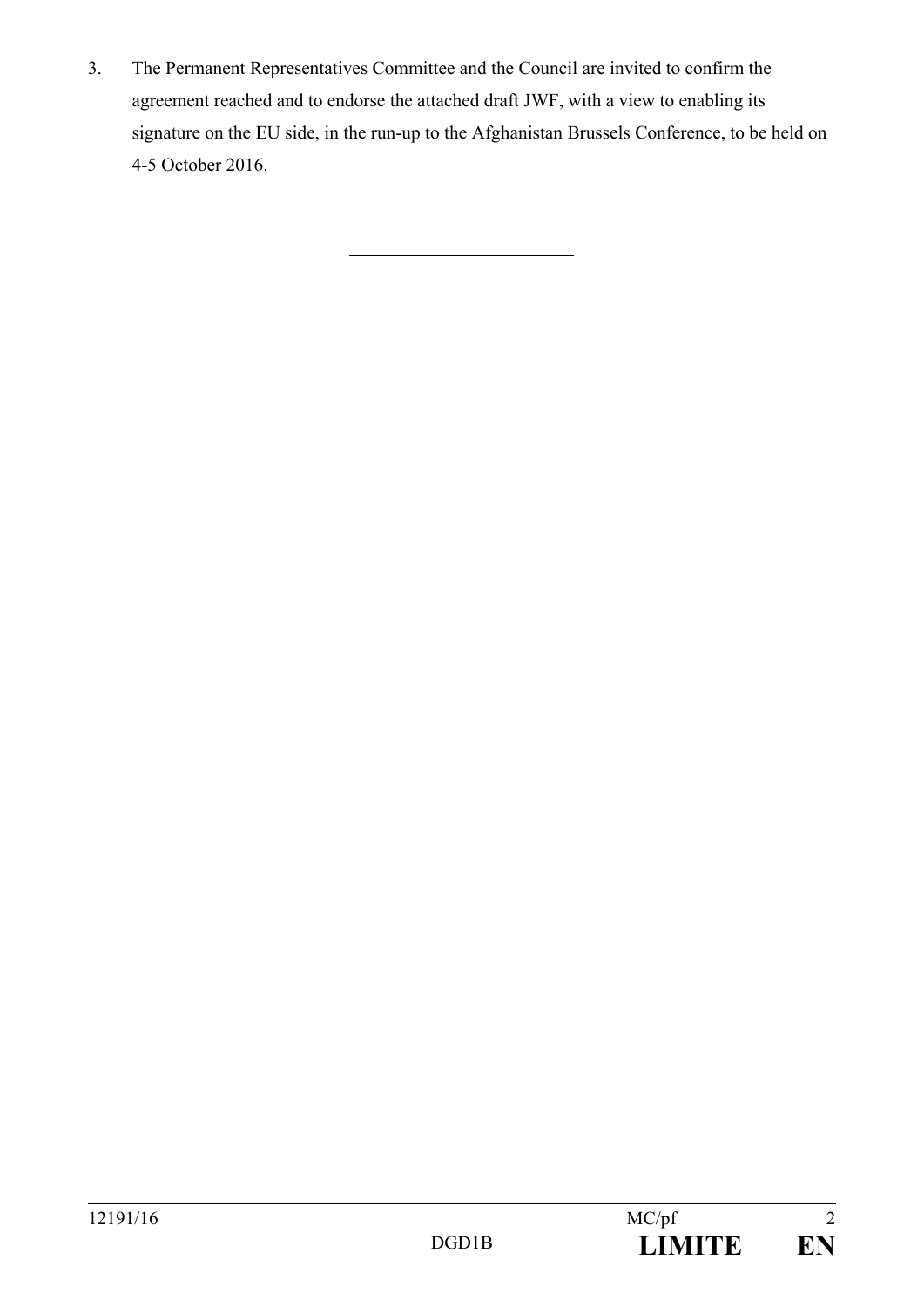### **ANNEX I**

## **Joint Way Forward on migration issues between Afghanistan and the EU**

#### Introduction

The European Union (EU) and the Islamic Republic of Afghanistan face unprecedented refugees and migration challenges. Addressing them requires solidarity, determination and collective efforts.

This Joint Way Forward (JWF) reflects the joint commitment of the EU and the Government of Afghanistan to step up their cooperation on addressing and preventing irregular migration, and on return of irregular migrants, who after the consideration of all relevant international law and legal procedures cannot be granted international protection status, as part of the overall partnership between the Government of Afghanistan and the EU, through coordinated efforts. For this purpose the Government of Afghanistan and the EU agreed to launch a High Level Dialogue on Migration.

The JWF is not intended to create legal rights or obligations under international law. It paves the way for a structural dialogue and cooperation on migration issues, based on a commitment to identify effective ways to address the needs of both sides. It comes in support of the EU Member States bilateral relations with Afghanistan and cannot be interpreted as superseding the existing or preventing the conclusion of future bilateral agreements between the EU Member States and Afghanistan.

This JWF identifies a series of actions to be taken as a matter of urgency by the EU and the Government of Afghanistan with the objective to establish a rapid, effective and manageable process for a smooth, dignified and orderly return of Afghan nationals who do not fulfil the conditions in force for entry to, presence in, or residence on the territory of the EU, and to facilitate their reintegration in Afghanistan in a spirit of cooperation.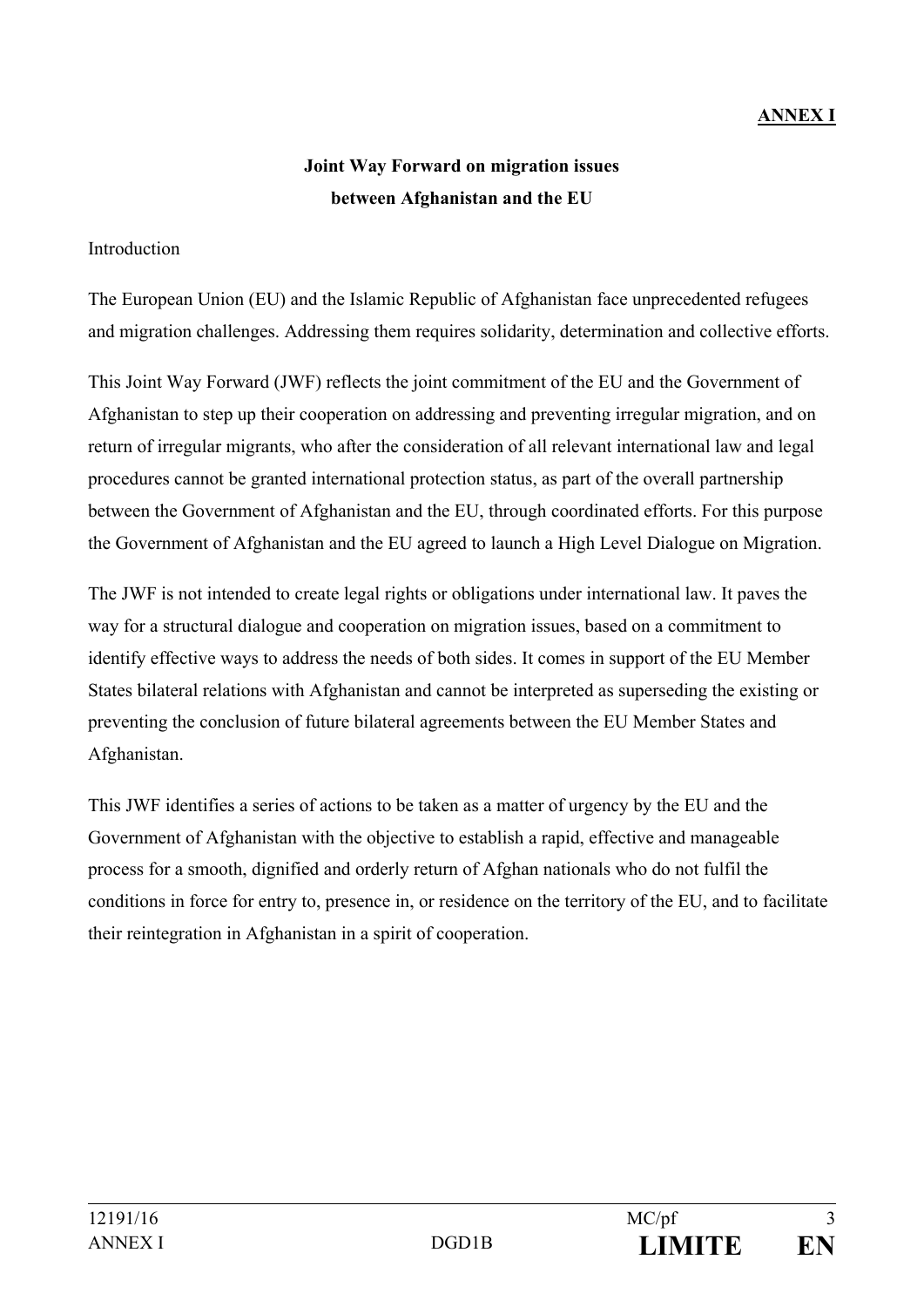In their cooperation under this declaration, the EU and Afghanistan remain committed to all their international obligations, in particular;

- respecting the provisions of the 1951 Convention relating to the Status of Refugees and its 1967 New York Protocol;
- upholding the rights and freedoms guaranteed in the International Covenant on Civil and Political rights and the EU Charter on Fundamental Rights and the Universal Declaration on Human Rights;
- respecting the safety, dignity and human rights of irregular migrants subject to a return and readmission procedure.

#### **Part I: Scope of cooperation**

- 1. The EU and the Government of Afghanistan intend to cooperate closely in order to organize the dignified, safe and orderly return of Afghan nationals to Afghanistan who do not fulfil the conditions to stay in the EU.
- 2. In line with its obligations under international law, Afghanistan reaffirms its commitment to readmit its citizens who entered into the EU or are staying on the EU territory irregularly, after due consideration of each individual case by Member States.
- 3. Afghan nationals who are found to have no legal basis to remain in an EU Member State, whose protection needs or compelling humanitarian reasons, if any, have been considered in accordance with the applicable legislation and who have received an enforceable decision to leave that Member State, can choose to return voluntarily. Afghan nationals who choose not to comply with such a decision on a voluntary basis will be returned to Afghanistan, once administrative and judicial procedures with suspensive effects have been exhausted.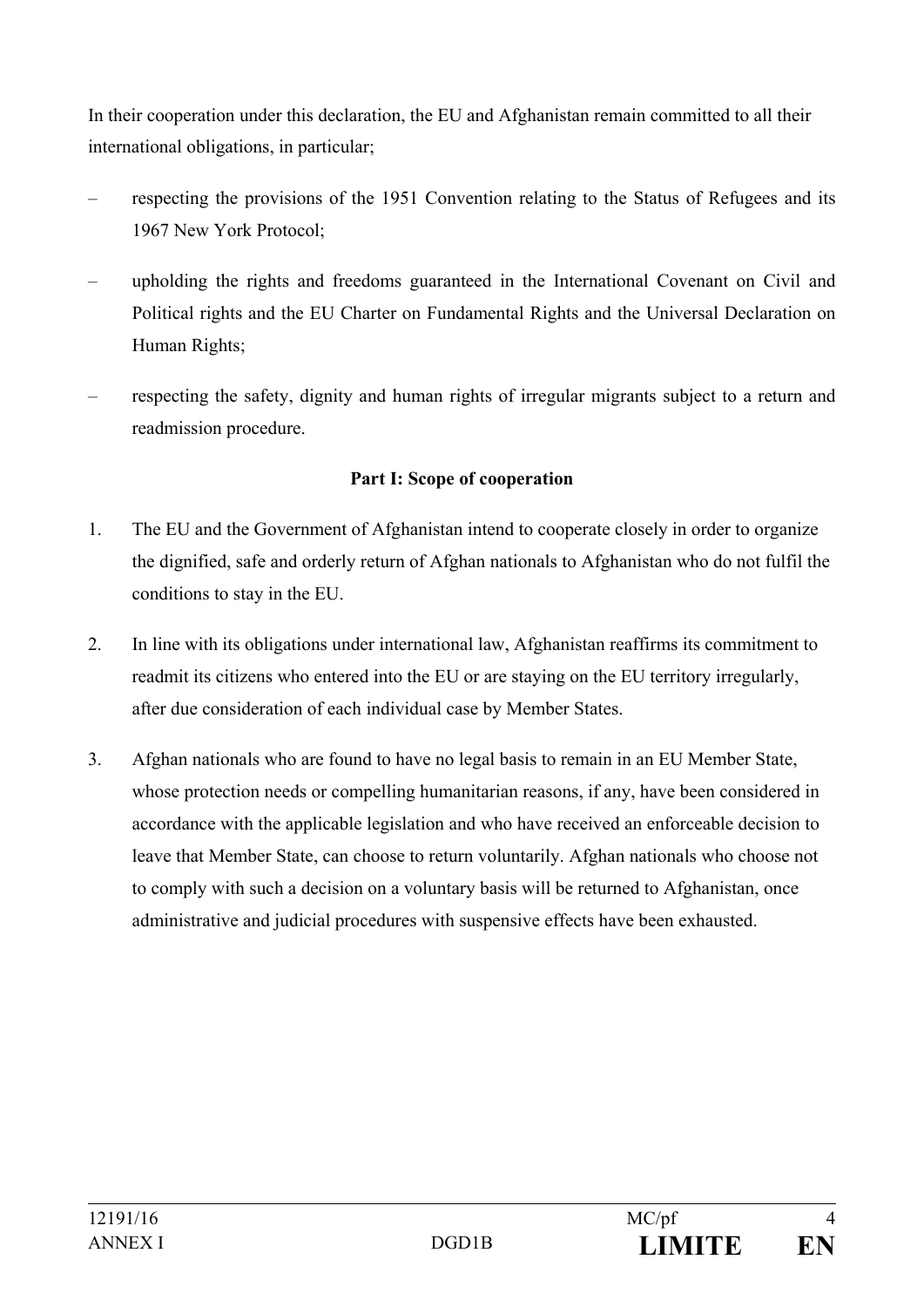The EU Member States consider granting appropriate time for return under the conditions provided for by applicable laws, taking account of the specific circumstances of the individual case.

- 4. Prior to returning Afghan nationals, the EU side will give fair consideration to humanitarian aspects in accordance with international law to unaccompanied minors, single women and women who are head of their families, family unity, elderly and seriously sick people. Special measures will ensure that such vulnerable groups receive adequate protection, assistance and care throughout the whole process.
- 5. Unaccompanied minors are not to be returned without successful tracing of family members or without adequate reception and care-taking arrangements having been put in place in Afghanistan.

### **Part II: Facilitating the return process**

- 1. To facilitate the return process, the EU side will ensure that every Afghan returning to Afghanistan on a voluntary or non-voluntary basis in line with the EU and international laws is in possession of a recognised valid travel document, such as an Afghan passport, an Afghan travel document or the EU standard travel document for return<sup>[1](#page-4-0)</sup>.
- 2. When the person to be returned has no valid passport, the Afghan competent authority will ensure that a passport or a travel document is issued no later than four weeks following the request made by the Member State.

<span id="page-4-0"></span>**<sup>1</sup>** European standard travel document for the return of Third-Country nationals (Council recommendation of 30 November 1994)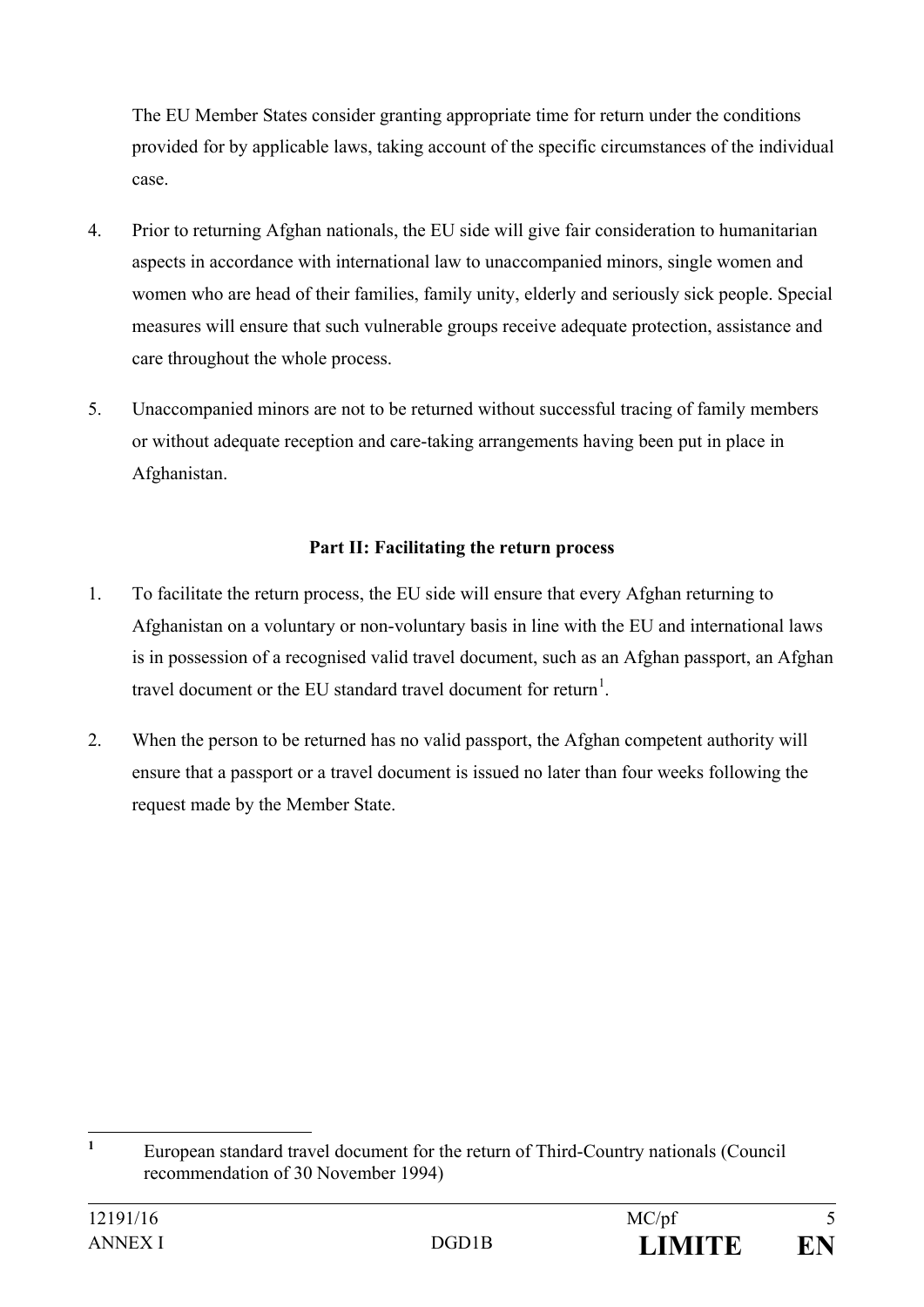When the Member State has evidence of the nationality of the person to be returned, the Afghan authorities will make every effort to verify the evidence and issue a passport or a travel document within two weeks.

When the travel document has not been issued within these time limits, the Member State may issue the EU standard travel document for return.

- 3. To facilitate the return and readmission of Afghan nationals, EU Member States may use scheduled or non-scheduled flights to Kabul airport (in existing designated facilities) and any other specified Afghan airports as mutually agreed, including joint flights returning Afghan nationals from several EU Member States organised and coordinated by Frontex. Both sides will explore the possibility to build a dedicated terminal for return in Kabul airport and express their willingness to carry out non-scheduled flights at the best convenient times. The EU Member States understand that there should be a limitation to the number of nonvoluntary returnees to 50 per flight in the first six months following the signature of this declaration.
- 4. In case of non-scheduled flights, the EU Member States intend to provide flight data, the maximum number of returnees and personal information of the pool of returnees for each flight three weeks prior to their return date. The EU Member States may have to overbook the flight with persons out of the pool but not exceed the maximum number as previously announced. The EU Member States and Frontex will coordinate their non-scheduled flights with Afghan authorities in order to ensure an orderly management of returns.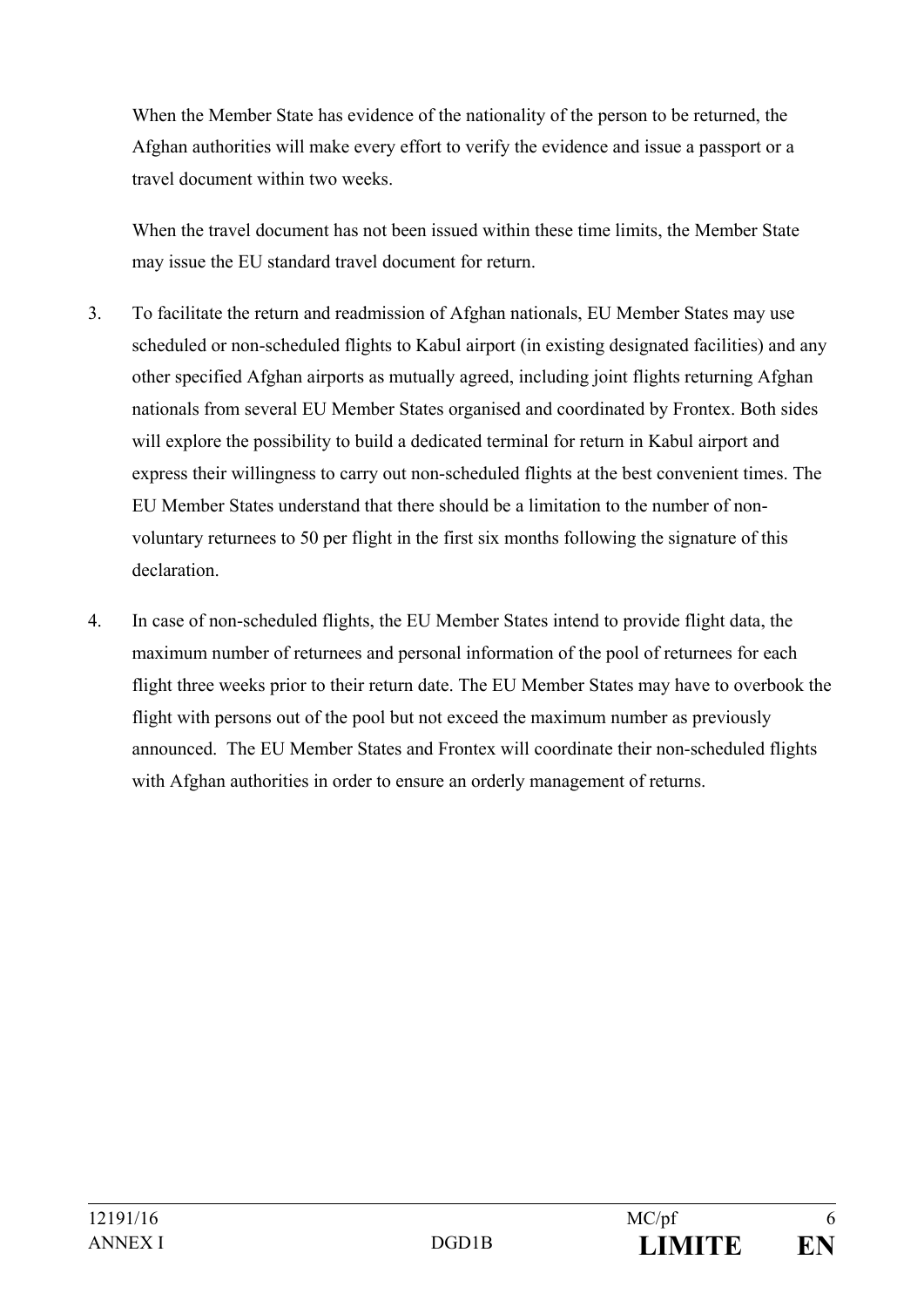- 5. While travelling to Afghanistan, the EU escort staff will carry a valid Afghan visa at all time. The Afghan missions will issue such visas without delay. The EU Member States will take adequate measures in the return process of female returnees, including providing female escorts. The escort staff will be specially trained and act in line with the EU standards.
- 6. The EU Member States will ensure that any person readmitted by Afghanistan who, it later emerges, is not of Afghan nationality, is taken back by the Member State concerned. Details are to be developed by the Working Group.

### **Part III: Information and awareness-raising**

- 1. The EU, its Member States and the Government of Afghanistan cooperate closely to ensure, with the assistance if necessary of relevant non-governmental and inter-governmental organisations, that Afghan nationals present in the EU are provided with objective and accurate information regarding their return and reintegration in Afghanistan, to allow for decisions to return to be taken in full knowledge of the facts. To this effect, the EU and its Member States, together with relevant inter-governmental or non-governmental organisations, will carry out information campaigns targeted at Afghan communities in the EU.
- 2. To prevent further irregular migration from Afghanistan and to create conditions conducive to the sustainable reintegration of Afghan returnees, the Government of Afghanistan will take the necessary measures to sensitize the population to the dangers of irregular migration, including through information and awareness raising campaigns. The EU will contribute to finance such information campaigns.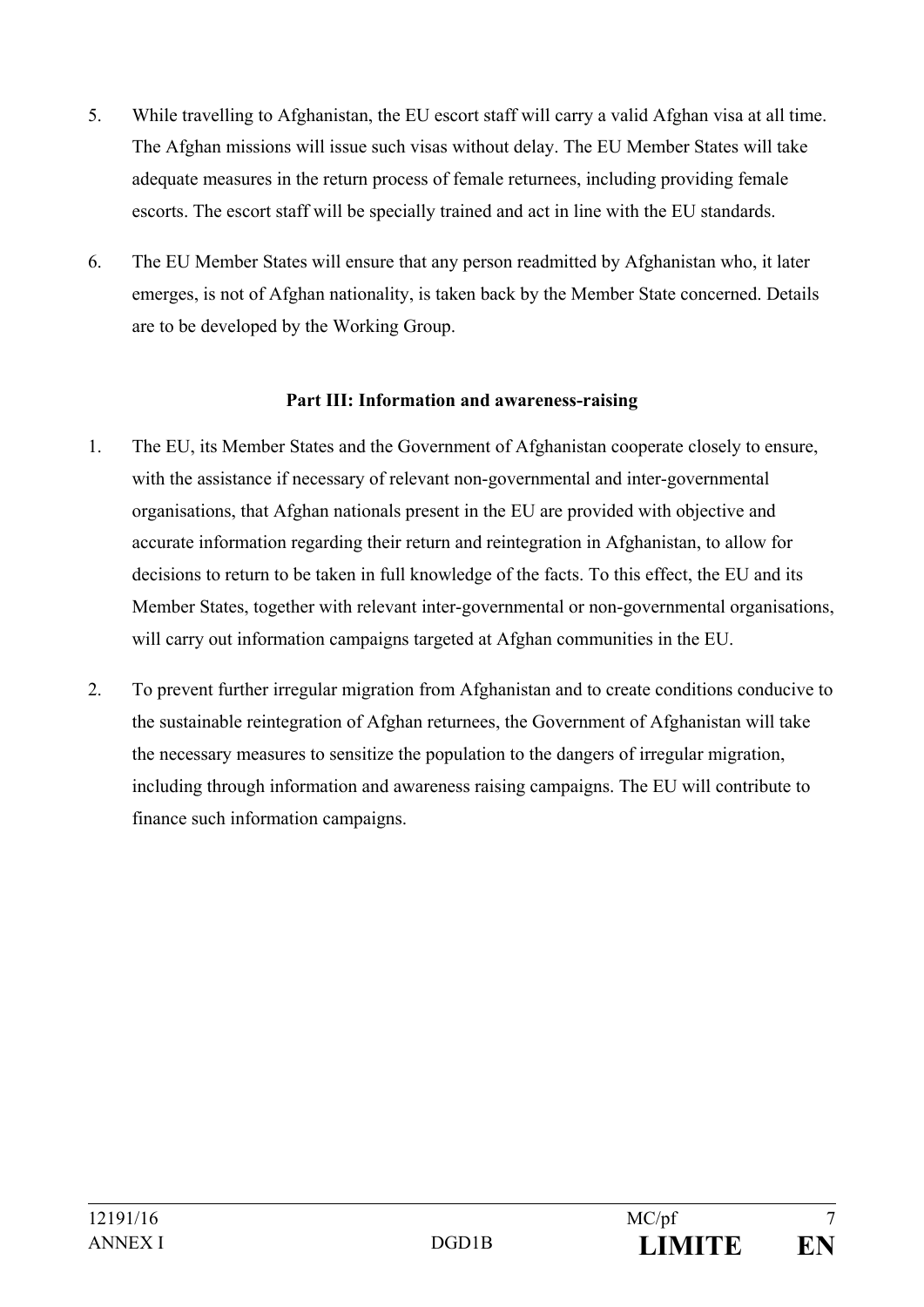### **Part IV: Return Programmes and Reintegration Assistance**

- 1. The EU side intends to meet the costs of travel for Afghans up to the final destination in Afghanistan and of their luggage, in accordance with international flight weight, including administrative costs to arrange for travel.
- 2. Return programmes and reintegration assistance are separate from and irrespective of the development assistance provided to Afghanistan, which seeks to address many of the root causes of irregular migration to Europe, including through job creation.
- 3. In order to facilitate reintegration, the EU is developing and funding programmes providing support for Afghan nationals returning to Afghanistan. Special consideration will be given to the needs of women, children and other vulnerable groups in the development and implementation of the reintegration programmes.
- 4. To facilitate the re-establishment of returnees' livelihoods in Afghanistan and considering the broader reconstruction and rehabilitation needs of Afghanistan, the EU is launching the reintegration programme, as described in attachment.

### **Part V: Fight against Smuggling and Trafficking in Human Beings**

- 1. The EU will enhance its efforts to support the Afghan Government in tackling trafficking in human beings and migrant smuggling. Such assistance should include capacity-building for law enforcement agencies, as well as specific support for drafting and enacting effective legislation on migrant smuggling.
- 2. Concrete proposals will be jointly developed by the EU and the Afghan side in parallel with the beginning of the cooperation under this declaration.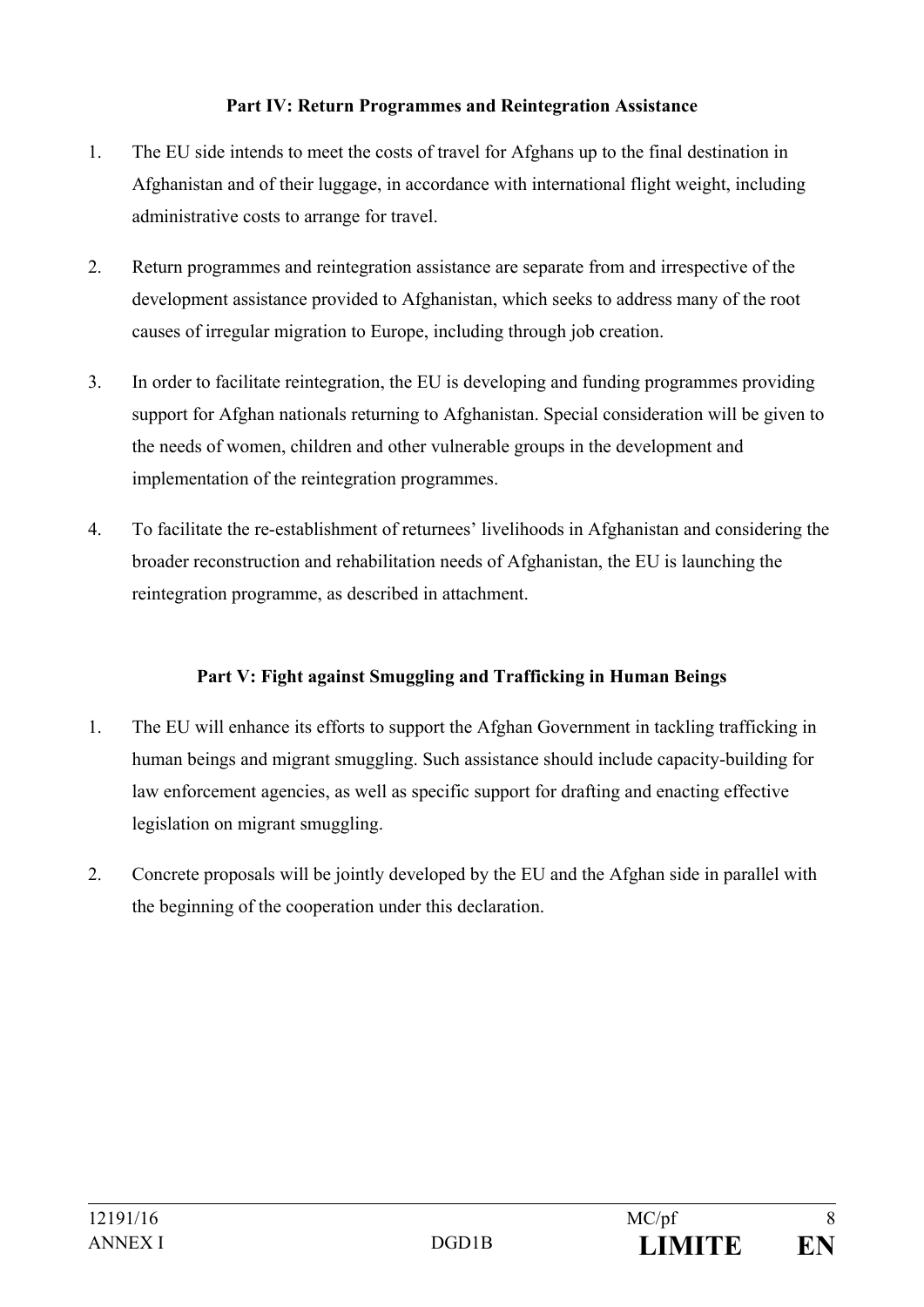### **Part VI: Joint Working Group**

A joint working group will meet regularly to facilitate the application of this declaration. The said working group will:

- a) monitor the application of this declaration and report to the EU-Afghanistan High Level Dialogue on Migration;
- b) discuss further arrangements to facilitate cooperation and enable an orderly management of return flows;
- c) recommend changes to this declaration.

#### **Part VII: Exchange of Documents**

The EU and Afghanistan declare their intention to exchange the following documents:

- a) a list of diplomatic and consular staff in the territory of the requesting side for the purpose of issuing travel documents;
- b) a list of airports that should preferably be used for return operations;
- c) all information to facilitate communication or the proper implementation of this declaration; and
- d) a list of documents to be considered as evidence of nationality.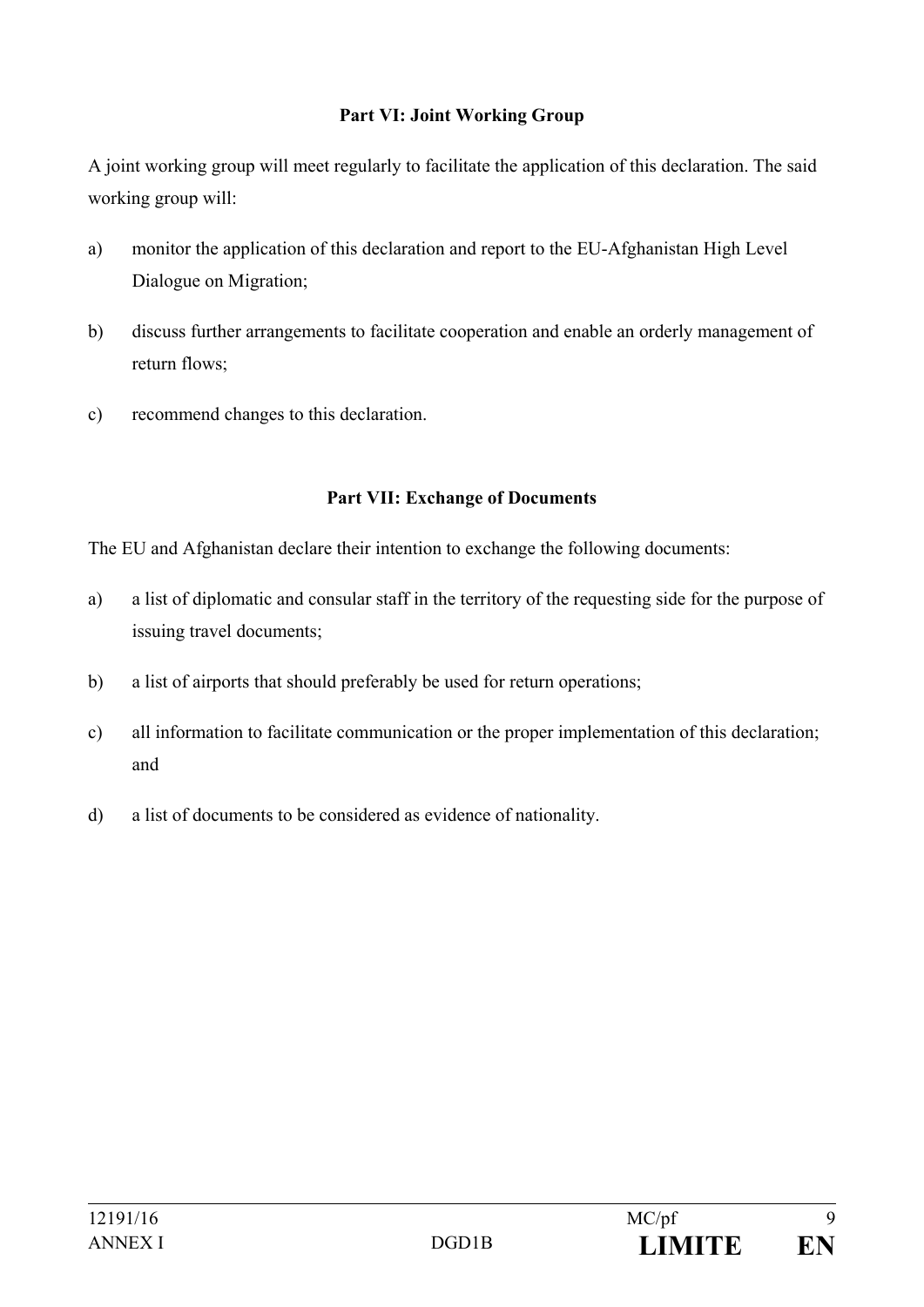### **Part VIII: Start of cooperation**

Cooperation will begin on the day this declaration is signed. The declaration provides the framework for cooperation for an initial period of two years. If neither the EU nor Afghanistan announces their intention to discontinue the cooperation on the basis of this declaration thirty (30) days before the end of this period of two years, cooperation on its basis continues for another two years.

#### **Part IX: Exchange of views**

In the case of differences concerning the understanding of this declaration or the cooperation based on it, a mutually acceptable solution should be found on the basis of the English version in the joint working group and the High Level Dialogue on Migration.

This Joint Way Forward was signed in Brussels on 3 October 2016 in the Dari and English languages.

For the European Union For the Government of

the Islamic Republic of Afghanistan

Name

(Title/Position) Name

Title/Position)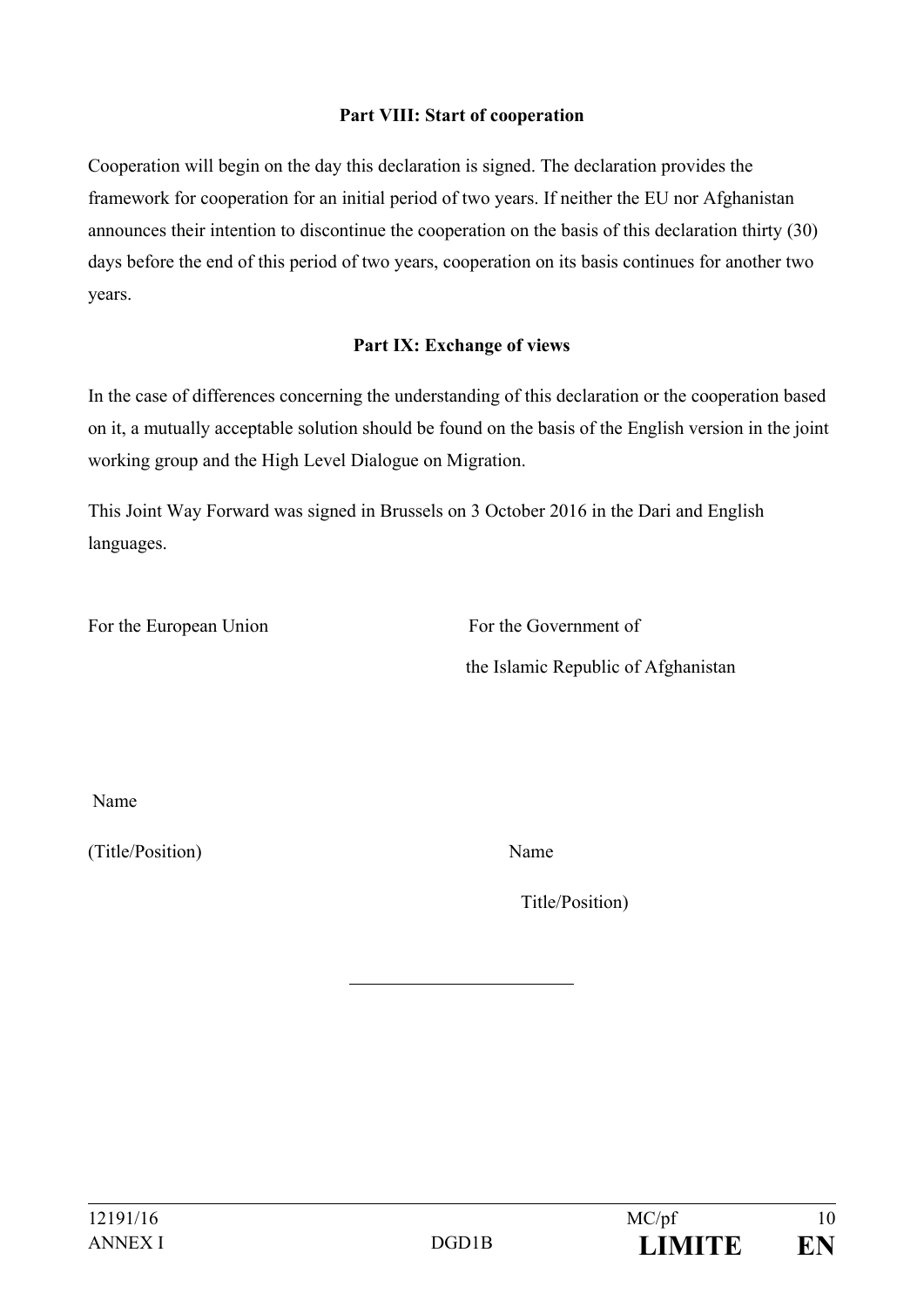### **ANNEX I TO THE ANNEX**

#### **Proposed reintegration package**

The package will support the sustainable reintegration of Afghan nationals returning to Afghanistan. It will be complimentary to reintegration support financed by EU Member States' programmes.

This EU reintegration package supports short-, mid and long-term reintegration efforts through a combination of on- and off-budget instruments that address the immediate needs of the returnees and their host communities with quick impact measures, the institutional capacities of the responsible government institutions and the provision of vocational training and skills development geared towards economic perspectives in-country and through legal migration.

The package will be split into the following three parts:

- Incentive package for the Government of Afghanistan. The objective is to contribute to the achievement of results in three focal sectors regarding migration: a) Reintegration of returning migrants; b) Skills development, labour market access and job-creation; and c) Legal labour migration.
- Support to IOM for the implementation of activities jointly developed with the Government of Afghanistan related to the reintegration of returnees. Their families and host communities will be also targeted. IOM will focus on activities related to return and reintegration, including addressing immediate economic needs on arrival, TVET for individual returnees, community development project and creation/expansion of business.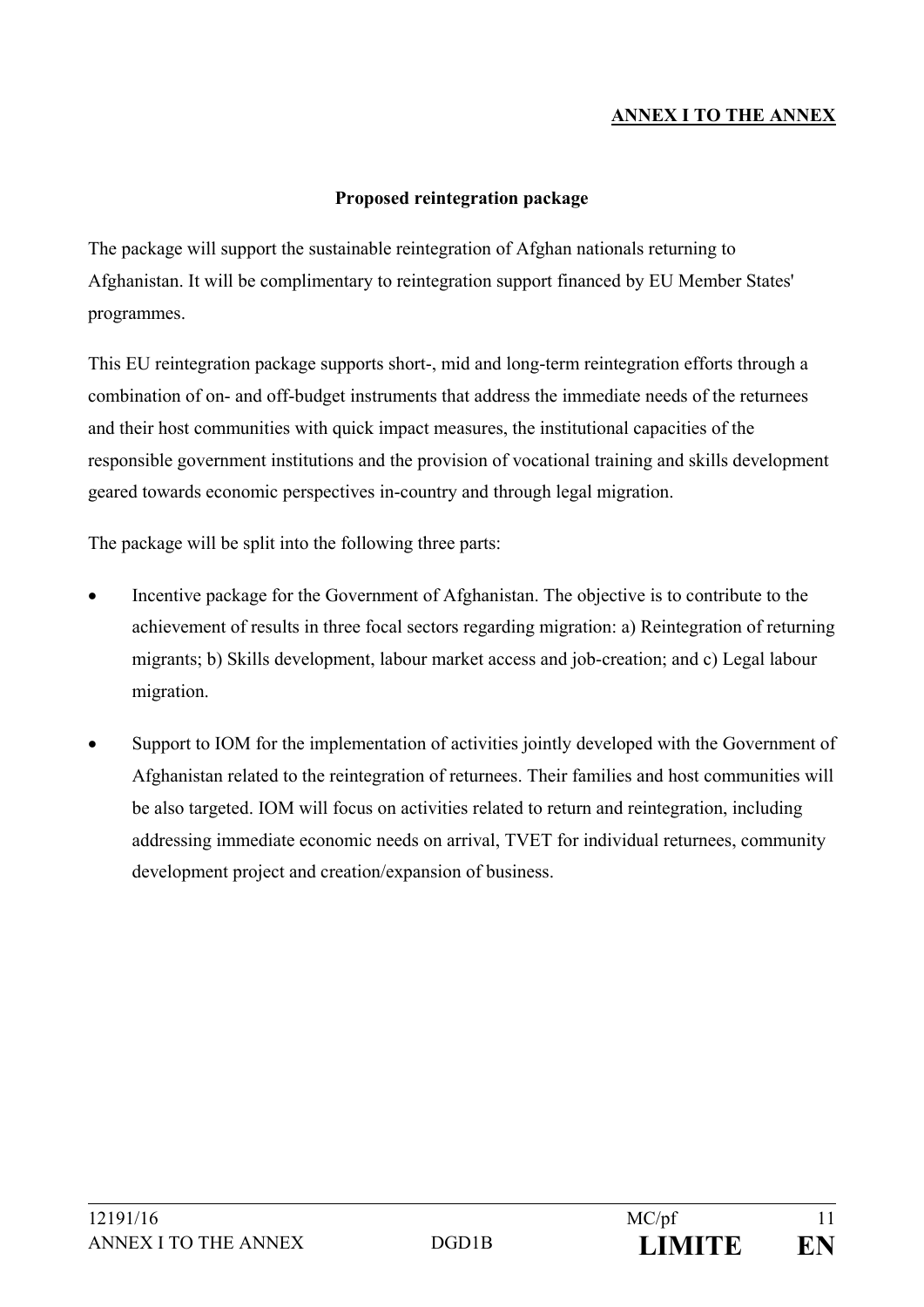• Program on preventing irregular migration by improving employment. It will support the implementation of skills development, TVET, labour market and job creation activities, in order to prevent irregular migration, as well as technical support for the implementation of the labour policy and labour migration strategy.

The EU's incentive programme approach will be open to other interested partners and can be further expanded as the reintegration instrument providing for the highest degree of Afghan ownership.

The package will be implemented in close coordination with the Government of Afghanistan.